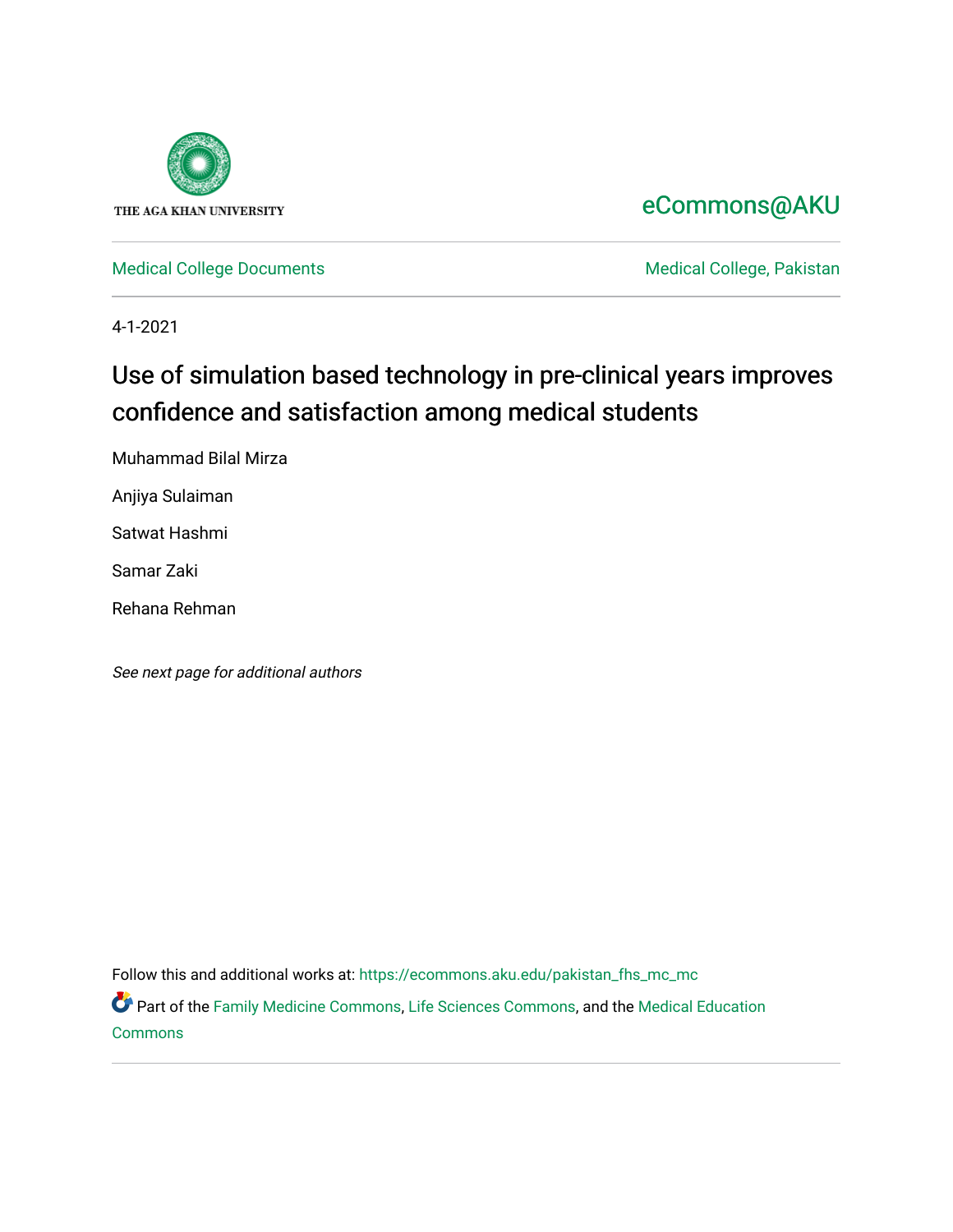### Authors

Muhammad Bilal Mirza, Anjiya Sulaiman, Satwat Hashmi, Samar Zaki, Rehana Rehman, and Rozmeen Akbar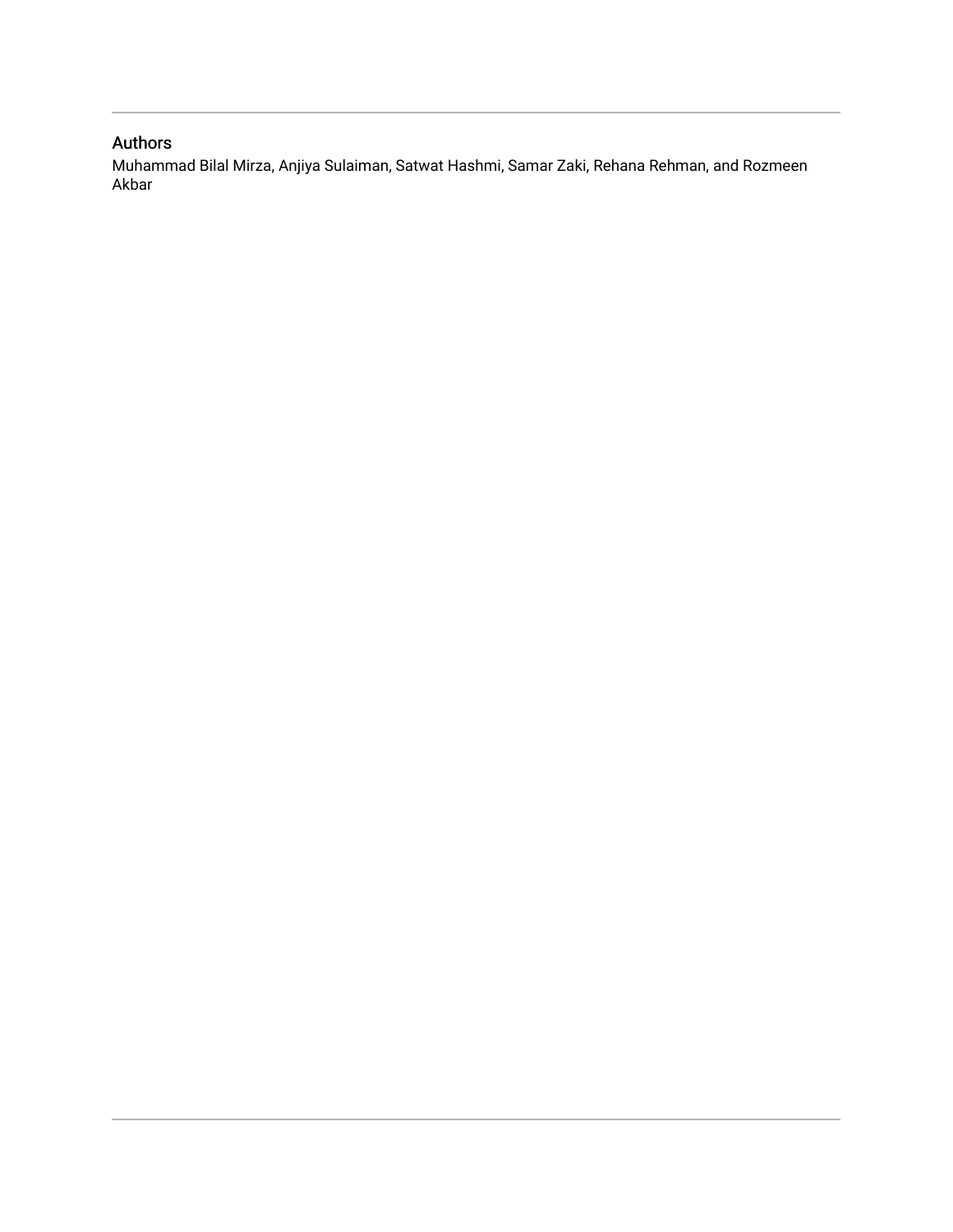STUDENTS' CORNER RESEARCH ARTICLE

## **Use of simulation based technology in pre-clinical years improves confidence and satisfaction among medical students**

Muhammad Bilal Mirza,<sup>1</sup> Anjiya Sulaiman,<sup>1</sup> Satwat Hashmi,<sup>3</sup> Samar Zaki,<sup>4</sup> Rehana Rehman,<sup>5</sup> Rozmeen Akbar<sup>6</sup>

#### **Abstract**

**Objective:** To determine perception of medical students about learning from integrated simulated clinical skill sessions as part of the undergraduate curriculum.

**Method:** The cross-sectional study was conducted at the Centre for Innovation in Medical Education, Aga Khan University (AKU), Karachi, from July 2018 to February 2019, and comprised first year medical students undertaking the Respiration and Circulation module of the curriculum. Quantitative data was collected using a questionnaire and the responses were assessed on a five-point Likert scale. Data was analysed using SPSS 21. Qualitative data was gathered through focused group discussion with students and an in-depth interview with the facilitator conducting the sessions. The data was subjected to thematic analyses.

**Results:** Of the 161 subjects, 71(44%) participated in the session I and 90(56%) in the session II. Altogether 68(96%) students in session I and 81(90%) in session II believed integrated sessions to be effective in achieving learning objectives, and 65(92%) in session I and 79(88 %) in session II found them motivating, while 61(86%) in session I and 76(84%) in session II expressed the confidence that they had accomplished learning objectives and felt they had learned practical clinical skills; session I, 59(84%), session II, 73(81%). Qualitative analysis revealed that these sessions enhanced understanding of the subject matter and student engagement.

**Conclusion:** Integrated clinical skills sessions improved students' interest, engagement and confidence. It should be implemented in undergraduate medical teaching curriculum.

**Keywords:** Simulation, Clinical skills, Confidence, Satisfaction, Pre-clinical years. (JPMA 71: 1296; 2021) **DOI: https://doi.org/10.47391/JPMA.1152**

#### **Introduction**

Introduction of clinical skills education in preclinical years with early integration of clinical and basic sciences' knowledge has been shown to be effective in increasing students' confidence, improving performance and better preparing students for clinical rotations.1-4 In recent years, simulation-based medical education (SBME) has emerged as an essential and effective method for supplementing and enhancing comprehensive clinical skills education in undergraduate medical curricula. In an SBME programme, clinical situations are simulated for teaching and learning purposes, creating opportunities for deliberate practice of new skills without involving real patients. Simulation takes many forms; from simple skills training models to computerised full-body mannequins.5 While emerging evidence supports the value of simulation as an educational technique, it also cautions that simulation must be integrated into the curriculum in a way that promotes effective transfer of

1,25th Year Medical Student, 3,5,6Department of Biological and Biomedical Sciences, 4Department of Family Medicine, Aga Khan University, Karachi, Pakistan.

**Correspondence:** Satwat Hashmi. Email: satwat.hashmi@aku.edu

skills to clinical practice.<sup>6</sup>

SBME is particularly useful with changing trends in hospital management and increased medical accountability with emphasis on provision of patient safety and nominal margin for medical errors. The use of medical simulators has shown to have positive implications for both patient safety and training time.<sup>7,8</sup> Simulation provides facilitators with the ability to deliver training in controlled environments under a variety of conditions, including uncommon or high-risk scenarios.1 With implementation of SBME, clinical skills sessions can become more standardised, allowing for better feedback and evaluation of performance.<sup>9</sup> SBME offers a defined metric for assessing competency, and permits the quantitative measurement of performance due to the objectively standard scenarios presented.10

The five-year Bachelor of Medicine, Bachelor of Surgery (MBBS) programme at the Aga Khan University (AKU) is structured with two years of basic science training, followed by three years of clinical training. Preclinical students participate in three-hour clinical skills sessions related to their ongoing preclinical module, like respiration and circulation, musculoskeletal etc., on a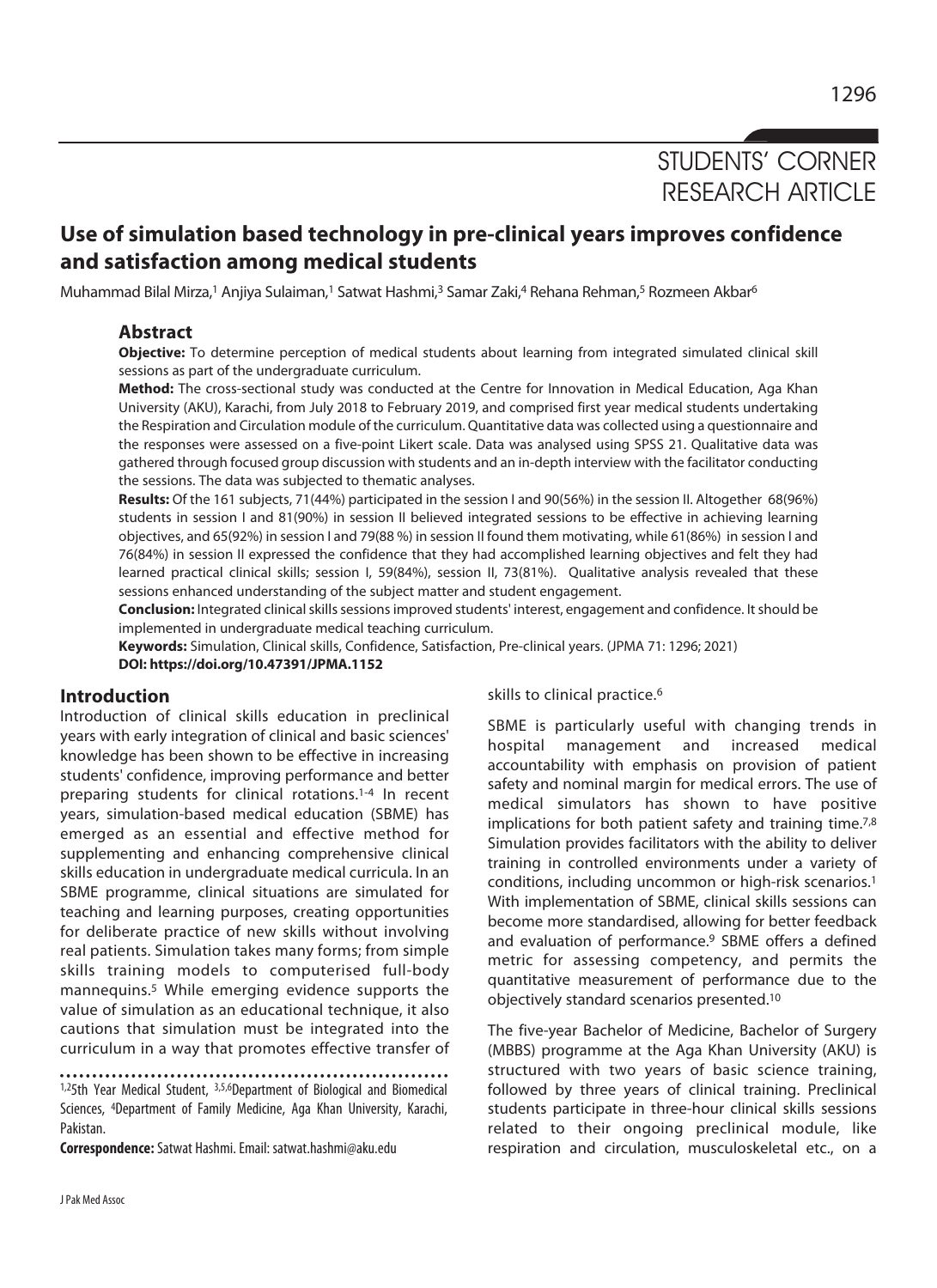weekly basis. These sessions aim at introducing students to the basics of clinical history-taking and examinations to provide a strong foundation for clinical skills. Currently, each skill session is taught with the aid of a healthy, live simulated patient. While this approach allows students to practice their history-taking and examination skills, there are specific learning objectives which are difficult to meet on live simulated patients. Although there are mechanical simulators available for use at AKU which are commonly used in the clinical years, they had not previously been considered for use in preclinical education.

Clinical skills sessions may involve live simulated patients, like healthy volunteers who are present during teaching sessions for students to practice history-taking and examination skills, mechanical simulators, or a combination of the two during integrated sessions. The current study was planned to determine the effectiveness of integrated simulated clinical skills sessions by adding mechanical simulators to the curriculum and their effect on perception and attitudes of students towards their learning.

#### **Subjects and Methods**

This mixed-method cross-sectional pilot study was conducted at the Centre for Innovation in Medical Education (CIME), AKU, Karachi, from July 2018 to February 2019, and comprised both quantitative and qualitative components. After approval from the institutional ethics review committee, first year undergraduate medical students, mean age 20±2 years were enrolled during the Respiration and Circulation Module. Informed consent was obtained from the subjects prior to enrolment. Two mandatory clinical skills sessions were chosen for integration: examination of precordium / heart sounds and chest examination. A mechanical cardiopulmonary patient simulator was utilised during the integrated sessions (Harvey®) which was a life-sized model with the capability to replicate normal and abnormal cardiovascular and respiratory findings.11

Prior to the sessions, the faculty members facilitating first

**Annexure-A:** Schedule for preclinical integrated clinical skills session.

year clinical skills sessions were trained to use the simulator by the CIME technical staff. These sessions were mandatory for the facilitators and consisted of a basic, non-certificate session that gave an overview of the specific features of the simulator that were used in the two sessions. These included normal heart and lung sounds and selected abnormal heart and lung sounds, like palpable pulses, diastolic murmur, systolic murmur, crepitation, wheeze etc. The facilitators were provided a handout of the specific skills and objectives which were to be demonstrated in each session. These objectives were developed with input from facilitators with prior experience of teaching clinical skills sessions during the Respiration and Circulation Module and approved by the institutional clinical skills committee.

The integrated sessions were set up in three portions. The first portion consisted of a 30-minute didactic discussion with session facilitators about the clinical skills to be performed. Subsequently, live simulated patients were called into the rooms for practice. There were a total of nine student groups, with 10-11 students in each of them. As there was only one simulator available and multiple group sessions were simultaneously ongoing, the groups were scheduled to have 20 minutes with the simulator in between their practice with the live simulated patients (Annexure-A).

At the end of each session, the students were asked to complete a perception-related questionnaire (Annexure-B). Perception is defined as the organisation, identification and interpretation of sensory information in order to represent and understand the environment.12 This helped determine whether the sessions had an impact on satisfaction and confidence of the students. At the end of the final session, a focused group discussion (FGD) with students was carried out. One student from each group was randomly selected to join the FGD for a total of nine participants (Annexure-C).

Confidentiality of the participants was maintained by seeking information without identification, and deidentifying which group each participant was part of.

|           | Group 1                                                    | Group 2                                                    | Group 3                                                    | Group 4                                                    |
|-----------|------------------------------------------------------------|------------------------------------------------------------|------------------------------------------------------------|------------------------------------------------------------|
| 1400-1430 | Discussion based teaching session<br>with clinical faculty | Discussion based teaching session<br>with clinical faculty | Discussion based teaching session<br>with clinical faculty | Discussion based teaching session<br>with clinical faculty |
| 1430-1450 | Practice with Harvey <sup>®</sup>                          | Practice with simulated patient                            | Practice with simulated patient                            | Practice with simulated patient                            |
| 1450-1510 | Practice with simulated patient                            | Practice with Harvey <sup>®</sup>                          | Practice with simulated patient                            | Practice with simulated patient                            |
| 1510-1530 | Practice with simulated patient                            | Practice with simulated patient                            | Practice with Harvey®                                      | Practice with simulated patient                            |
| 1530-1550 | Practice with simulated patient                            | Practice with simulated patient                            | Practice with simulated patient                            | Practice with Harvey <sup>®</sup>                          |
| 1550-1600 | Perception survey                                          |                                                            |                                                            |                                                            |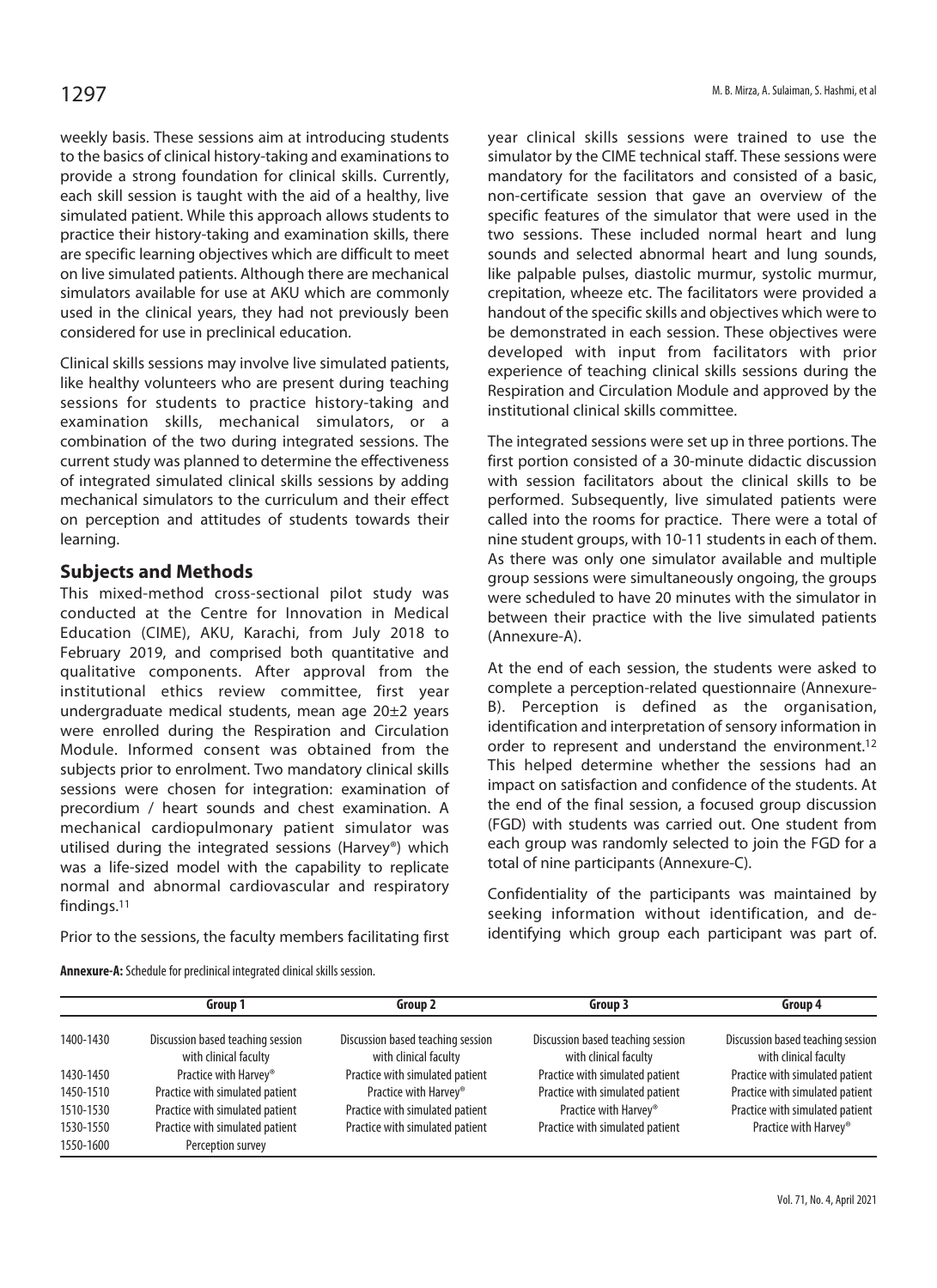#### **Annexure-B:** Perceptions questionnaire.

#### **Perception of Satisfaction about Simulation-based sessions:**

I) Please respond in terms of usefulness of integrated clinical skills teaching method with simulation as SDA (Strongly Disagree), DA (Disagree), N (Neutral), A (Agree), and SA (Strongly Agree).

| <b>Statement</b>                                                                                                                      | <b>SDA</b> | DA   |      | SΑ |
|---------------------------------------------------------------------------------------------------------------------------------------|------------|------|------|----|
|                                                                                                                                       |            |      |      |    |
| 1. The integrated clinical skills teaching method with simulation was effective in achieving the learning objectives of the session   |            |      |      |    |
| 2. The integrated clinical skills teaching method with simulation was well integrated with the weekly topics of the R&C module        |            | ---  |      |    |
| 3. The integrated clinical skills teaching method with simulation was comprehensively organized in terms of scheduling and planning   |            |      |      |    |
| 4. The facilitators were well trained in using simulations                                                                            |            |      |      |    |
| 5. The facilitators gave me clear ideas of what is expected from me during this session                                               |            |      |      |    |
| 6. I enjoyed how my facilitator conducted the simulation sessions                                                                     | ----       |      |      |    |
| 7. The integrated clinical skills teaching method with simulation were motivating me to learn                                         |            | ---- |      |    |
| 8. The facilitator gave me sufficient guidance before I performed on simulation                                                       |            | ---- | ---- |    |
| 9. The facilitators gave me feedback concerning my simulation experience                                                              |            |      |      |    |
| 10. The integrated clinical skills teaching session provided me with enough opportunities for independent practice                    |            | ---  |      |    |
| 11. The way my facilitators conducted the simulation was suitable to the way I learn                                                  |            | ---- |      |    |
| 12. The integrated clinical skills teaching method with simulation helped me to link theory to practice                               |            | ---- | ---- |    |
| 13. The quality of facilitation was consistent among different integrated clinical skills teaching sessions                           |            |      |      |    |
| 14. Simulation sessions were standardized between different groups of students (in terms of objectives, facilitators, availability of |            |      |      |    |
| resources, timings, etc.)                                                                                                             |            |      |      |    |

#### **Perception of Confidence about Simulation-based sessions:**

II) Please respond in terms of confidence gained by students after simulation-based sessions as SDA (Strongly Disagree), DA (Disagree), N (Neutral), A (Agree), and SA (Strongly Agree).

| <b>Statement</b>                                                                                                                                                                                                                                                     |  | DA | н | SΑ |
|----------------------------------------------------------------------------------------------------------------------------------------------------------------------------------------------------------------------------------------------------------------------|--|----|---|----|
| 1. I am confident that I am obtaining the required knowledge from integrated clinical skills sessions with simulation to<br>perform necessary tasks in a clinical practice                                                                                           |  |    |   |    |
| 2. I am confident that I am developing the required skills from integrated clinical skills sessions with simulation to perform<br>necessary tasks in a clinical practice                                                                                             |  |    |   |    |
| 3. I am certain that I can accomplish my intended learning objectives for these sessions                                                                                                                                                                             |  |    |   |    |
| 4. I am confident that I am mastering the content of the simulation activity that my facilitators presented to me<br>5. I am confident that the integrated clinical skills sessions with simulation covered all the necessary content mentioned<br>in the curriculum |  |    |   |    |

**Annexure-C:** Focused group discussion questions.

- <sup>u</sup> What is your opinion about use of simulation based technology as a teaching/learning tool?
- Do simulation based sessions promote student engagement in the class? If yes, how?
- Should this be continued to be used as a teaching/learning tool?
- What are your suggestions for other leaning pedagogies which could meet better the expectations and needs of 21st century learner?
- Please compare and contrast the usefulness of integrated simulation based teaching with the conventional session format
- In your opinion, what are/could be the short comings of this integrated medical simulator based teaching?

Once collected, physical copies of the questionnaire were kept in a locked cabinet when not in use by the researchers. Soft copies of data were saved as encrypted, password-protected files.

An in-depth interview with a senior faculty member conducting the clinical skills sessions was also arranged. The facilitator had been facilitating preclinical year clinical skills sessions for >5 years.

The questionnaire was designed to record the response of

students, covering two main components: usefulness of integrated clinical skills teaching method with simulation (14 items) and confidence gained by students after simulation-based sessions (5 items). The questionnaire was developed after literature review and discussion among peers; the method being Delphi rounds. The items were devised, validated with content experts and then a preliminary testing with 20 students.13

The response acquired from the students on a set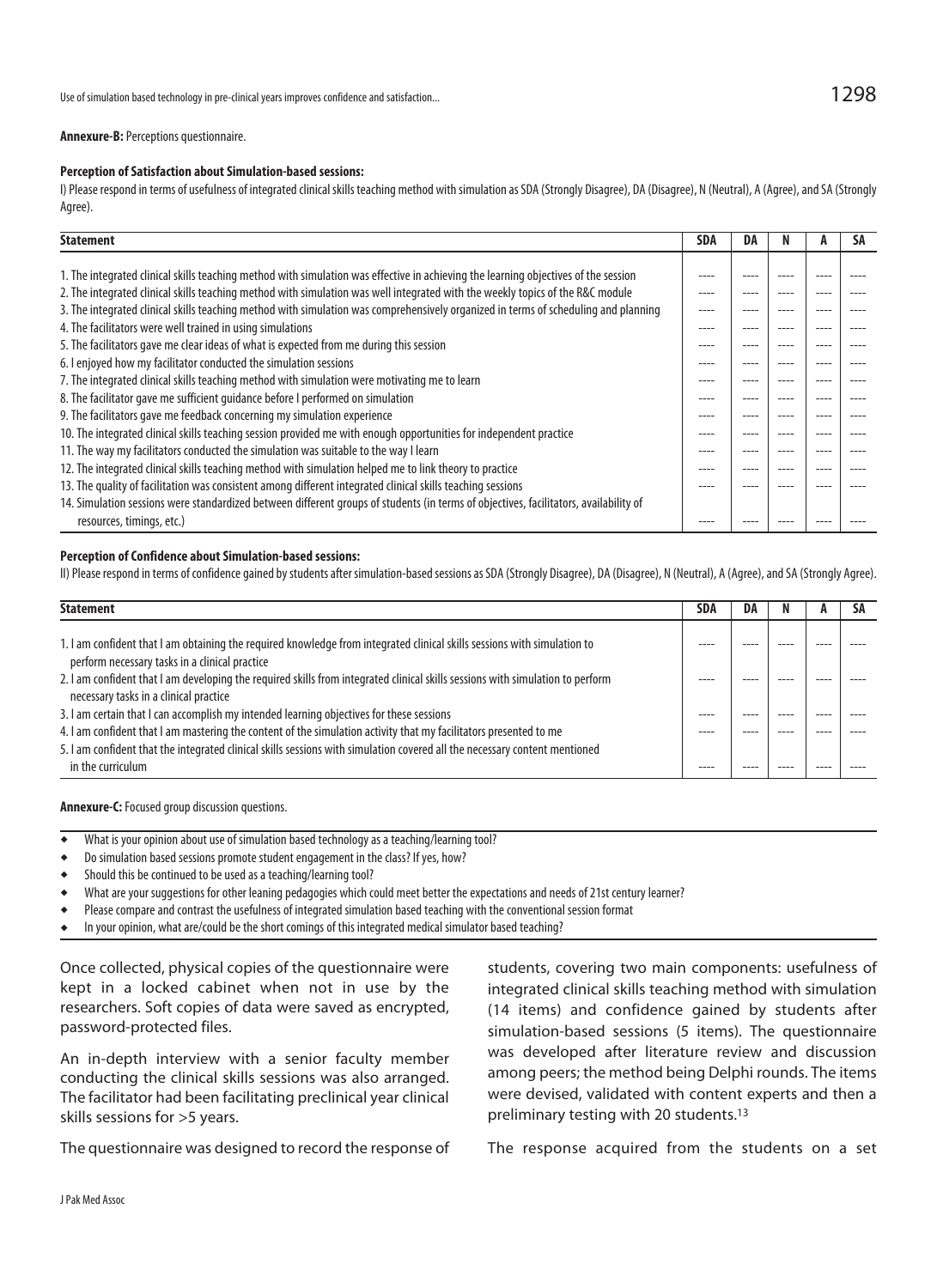criterion was assessed on a Likert scale ranging from 1-5, where  $5 =$  strongly agree,  $4 =$  agree,  $3 =$  neutral,  $2 =$ disagree, and  $1 =$  strongly disagree. The 'strongly agree' and 'agree' responses were clustered as a 'positive response', whereas 'disagree' and 'strongly disagree' were grouped as a 'negative response'. The neutral responses were discarded. Quantitative data was analysed using SPSS 21.

Qualitative data was collected through the FGD and the interview. The interview guide was developed based on relevant literature on FGD and with reference to previous studies14,15 considering the integration of SBME with the conventional clinical skills format. These sessions were facilitated by a trained teaching assistant. The FGD and interview lasted approximately 30 minutes and were audio-taped. For analysis, simple verbatim transcription of FGD recordings was carried out. The credibility of results were explored by member checking, or respondent validation, in which results were returned to the participants to check for accuracy and any mistakes.16 Qualitative data was subjected to thematic analyses.

#### **Results**

Of the 161 subjects, 71(44%) participated in the first

session (40 males and 31 females) and 90(56%) in the second (50 males and 40 females) (Table).

Altogether 68(96%) students in session I and 81(90%) in session II (Table-1) believed integrated sessions to be effective in achieving learning objectives. There were clear differences between positive and negative reactions to the various parameters testing the satisfaction of the students after the integrated sessions. The students overwhelmingly expressed their satisfaction after the sessions and considered them enjoyable and motivating; 65(92%) in session I and 79(88 %) in session II (Table).

The students expressed the confidence that the integrated sessions covered the necessary content mentioned in the curriculum; session I, 61(86%) session II, 76(84%) and that they felt confident about having acquired the required knowledge and having developed the required skills to perform necessary tasks in clinical practice; session I, 59(84%), session II, 73(81%) (Table).

The first of the themes that emerged from the FGD was enhanced understanding of subject matter. The students generally were of the opinion that the integrated clinical skills session was a useful modality

|                                                                                         | Session I: Examination of precordium/<br>heart sounds (n=71: males 40, females 31) |                                         | <b>Session II: Chest examination</b><br>(n=90: males 50, females 40) |                           |
|-----------------------------------------------------------------------------------------|------------------------------------------------------------------------------------|-----------------------------------------|----------------------------------------------------------------------|---------------------------|
|                                                                                         |                                                                                    | Positive responses* Negative responses* | <b>Positive responses</b>                                            | <b>Negative responses</b> |
| Student's perception of effectiveness of integrated clinical skills sessions            |                                                                                    |                                         |                                                                      |                           |
| The integrated clinical skills teaching method with simulation was:                     |                                                                                    |                                         |                                                                      |                           |
| Effective in achieving the learning objectives of the session<br>٠                      | 68 (96%)                                                                           | $1(1\%)$                                | 81 (90%)                                                             | 2(2%)                     |
| Well integrated with the weekly topics of the R&C module<br>٠                           | 54 (76%)                                                                           | 5(7%)                                   | 81 (90%)                                                             | $1(1\%)$                  |
| Well organized in terms of scheduling and planning<br>٠                                 | 51 (72%)                                                                           | 7(9%)                                   | 80 (89%)                                                             | 4(4%)                     |
| Helped students link theory to practice<br>٠                                            | 61 (86%)                                                                           | 1(1%)                                   | 81 (90%)                                                             | 2(2%)                     |
| Provided opportunities for independent practice<br>٠                                    | 48 (68%)                                                                           | 11 (16%)                                | 61 (68%)                                                             | 14 (15%)                  |
| Motivating the students to learn<br>٠                                                   | 62 (87%)                                                                           | $1(1\%)$                                | 81 (90%)                                                             | 2(2%)                     |
| Suitable to the way individual students learn<br>٠                                      | 60 (85%)                                                                           | 3(4%)                                   | 80 (89%)                                                             | 3(3%)                     |
| Were standardized between different groups of students (in terms of objectives,<br>٠    |                                                                                    |                                         |                                                                      |                           |
| facilitators, availability of resources, timings, etc.)                                 | 47 (66%)                                                                           | 4(6%)                                   | 75 (83%)                                                             | 4(4%)                     |
| • Were enjoyable for the students                                                       | 65 (92%)                                                                           | $0(0\%)$                                | 79 (88%)                                                             | $1(1\%)$                  |
| Facilitators for the integrated clinical skills sessions with simulation were:          |                                                                                    |                                         |                                                                      |                           |
| • Well trained in using simulations                                                     | 69 (97%)                                                                           | $0(0\%)$                                | 82 (91%)                                                             | 1(1%)                     |
| • Gave students clear ideas of what is expected from the students                       | 64 (90%)                                                                           | $0(0\%)$                                | 80 (89%)                                                             | 4(4%)                     |
| • Gave sufficient guidance before students performed on simulation                      | 61 (86%)                                                                           | 3(4%)                                   | 78 (87%)                                                             | 5(6%)                     |
| • Gave and received feedback about the simulation experience                            | 39 (55%)                                                                           | 13 (18%)                                | 61 (68%)                                                             | 11 (12%)                  |
| Students' perception of confidence gained after integrated sessions                     |                                                                                    |                                         |                                                                      |                           |
| Acquiring the required knowledge to perform necessary tasks in a clinical practice<br>٠ | 61 (86%)                                                                           | 2(3%)                                   | 74 (82%)                                                             | 3(3%)                     |
| Developing the required skills to perform necessary tasks in a clinical practice<br>٠   | 59 (83%)                                                                           | $1(1\%)$                                | 73 (81%)                                                             | 4(4%)                     |
| Accomplishing the intended learning objectives<br>٠                                     | 59 (83%)                                                                           | $0(0\%)$                                | 70 (78%)                                                             | 3(3%)                     |
| Mastering the content of the simulation activity<br>٠                                   | 54 (76%)                                                                           | 3(4%)                                   | 71 (79%)                                                             | 5(6%)                     |
| • Covering the necessary content mentioned in the curriculum                            | 61 (86%)                                                                           | 2(3%)                                   | 76 (84%)                                                             | $1(1\%)$                  |

**Table:** Students' perception of integrated clinical skill sessions.

\*The table shows positive and negative responses as total number of responses (percentage of responses).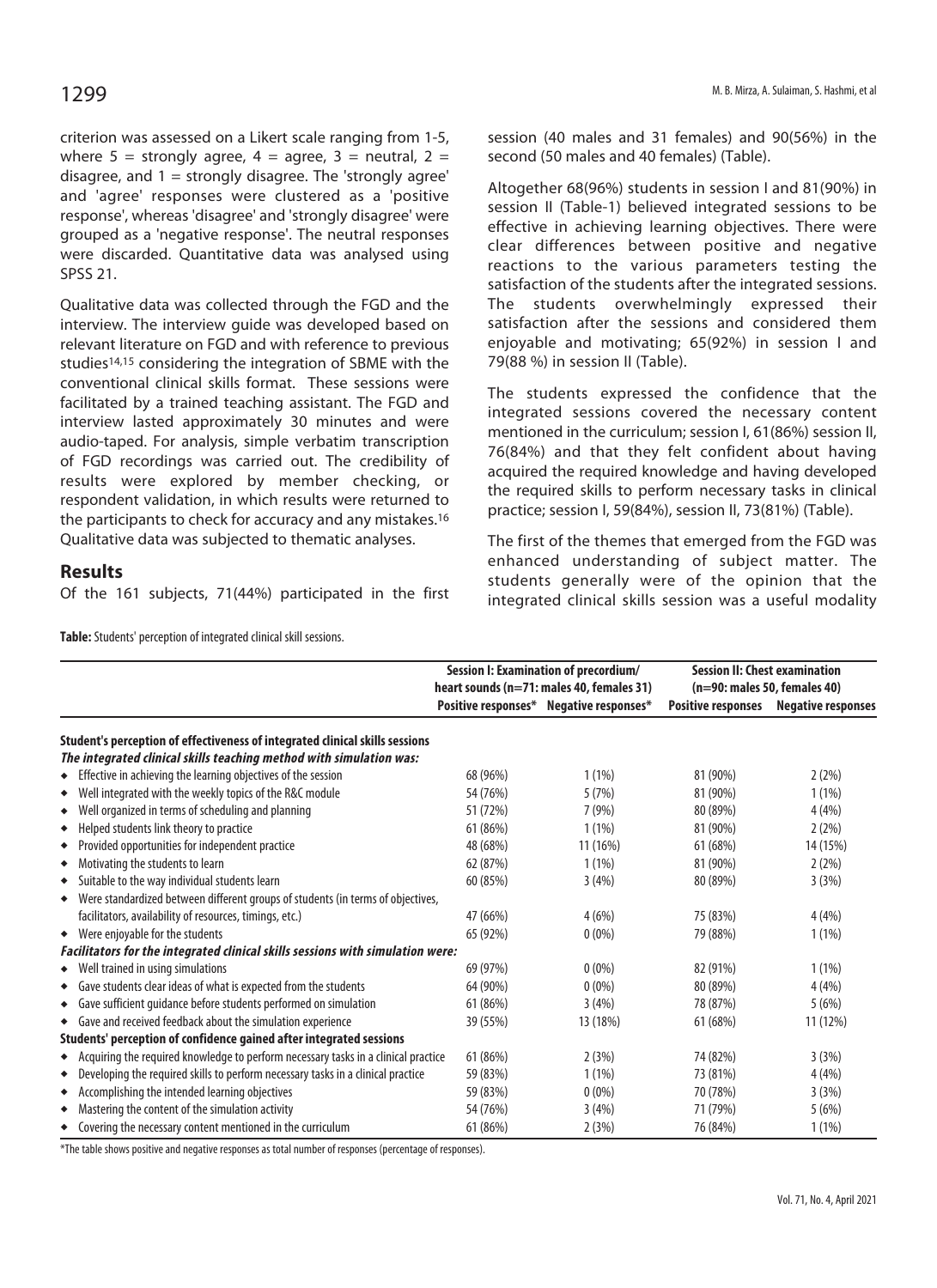Use of simulation based technology in pre-clinical years improves confidence and satisfaction...  $1300\,$ 

for their learning. One participant commented, "It cemented whatever we learned".

The students emphasised that as preclinical students are not used to actual patients, it is easier for them to recognise the findings on the simulator that have much more obvious findings. This was evident in one participant's statement, "It is hard for the students to recognise findings on actual patients, so the simulator technology helps them to get used to it before actual hands-on".

They also added that students used to listen to recorded heart and lung sounds before the availability of simulators and that had variable quality. The ready availability of this technology was also a strong point in favour of using mechanical simulators. Students noted that they can come back to access the simulator if they want to practice further, which is not possible with a simulated patient. Furthermore, mechanical simulators provide the additional advantage of practicing placing the stethoscope on the right areas on the precordium to hear normal heart sounds and murmurs, and on the chest to hear normal and pathological breath sounds: "So it is more practical".

The simulator used in the study allowed as many as 10 students listen to the same sound at the same time. Conventionally, only one student examines and listens to heart and lung sounds at a time on a patient, while the other students observe.

The second theme was enhanced student engagement. The students' reaction echoed in one comment: "It makes it more interesting". Participants recalled being excited by having a chance to learn on the simulator. One student commented, "When you see a you know like that Harvey® lying down over there so you kinda get impressed by it that you know we have something like this over here so you are more keen to get to do as much as you can about that".

The moderator summarised the participants' comments: "So basically the interest, the attention span increases when it comes to technology-based simulations". The students agreed that the simulation technology was engaging, but the biggest factor that made the difference was the facilitator teaching the session  $-$  a good, engaged facilitator was important for maintaining student engagement.

Another theme was the pitfalls in simulation-based teaching methodologies. The participants were very cognizant of the pitfalls of over-dependence on SBME. They discussed how if sessions were done only on a simulator, it would 'dehumanise' the experience by removing interaction with real humans. "The personal level connection you have with that person is obviously not there", one student commented.

The group also added that one cannot judge if the patient is angry, sad or in pain when you are practicing on a simulator. Gauging the pain response is crucial when you are learning to examine a patient. On this aspect, one of the students remarked, "So a lot of times when you might touch it, you might not be as considerate as you might be with touching a patient".

Moreover, there were a number of examination procedures which could not be performed on a single simulator, leading to the need for a number of different simulators to cover a complete clinical skills session content without a live simulated patient. The fact that the findings are exaggerated for clear understanding also moves the experience further from real life experience. "You normally wouldn't hear those sounds that clearly on a patient so in a way it's making you used to something you will never see on an actual patient".

The next theme was a useful and effective addition to traditional teaching methods. The students were in unanimous agreement that SBME should not be adopted in totality, especially in the clinical skills sessions of the first two years of pre-clinical medical education. They serve best if integrated into the sessions where some aspects are covered by the simulation and others through the traditional patient interaction.

One participant said, "I think we should have both of them because it's just a matter of experience".

During the in-depth interview, the facilitator, while talking about the usefulness of SBME, noted that patients often do not want to be examined by students. Therefore, SBME can aid students in learning about perception and interpretation of different clinical examination findings, like example heart and lung sounds. As far as preclinical students are concerned, the facilitator pointed out: "A second-year student or a first-year student who has studied basic sciences, it's very good for him if you teach him history and examination and clinical skills, basic things to exert a trickle-down effect in the clinical years". He stressed the importance of communication with patients: "this technology and the entire world's information is in your hands. But this will not replace patient interaction,  $$ patient interaction and examining a patient comes first and then maybe they can go back further".

In response to a question comparing integrated simulation-based teaching with the conventional session format, he added that although replacement of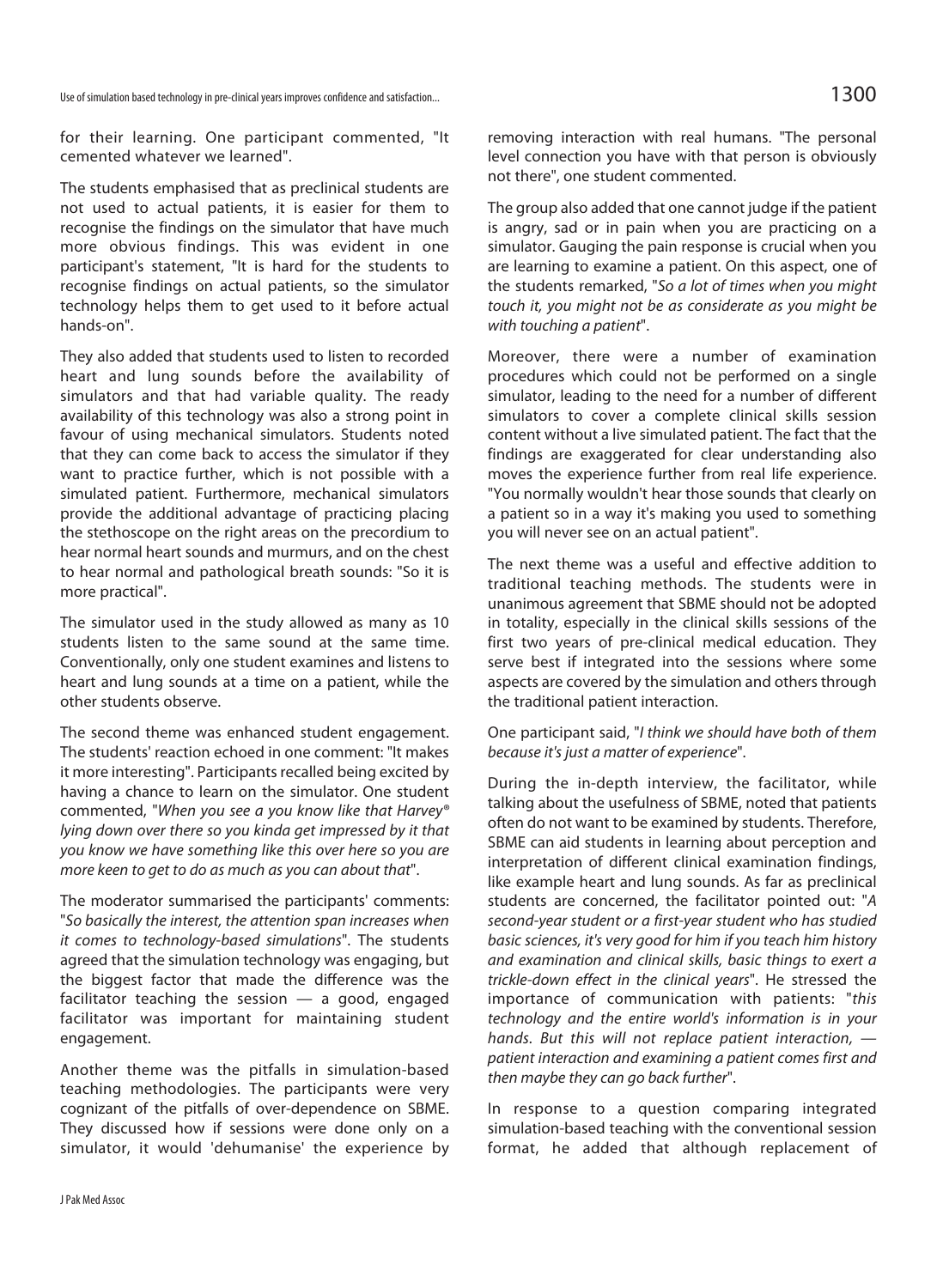traditional teaching is occurring at a rapid rate, computers cannot replace nurses and doctors -- "but they can use these gadgets for facilitation of learning and clinical practice". He also commented on expectations in clinical rotations, where students are expected to interact with and examine patients on a regular basis. With reference to use of the simulator, he reiterated that the "satisfaction which a doctor acquires with 'human touch', in examination, on interaction, in a polite manner, in a soft manner, you are placing your hand on them, so that that they don't feel any pain, taking care of privacy is incomparable". This satisfaction and bedside manner can be learned with the aid of live simulated patients, but not on mechanical simulators: "You teach them everything on the SP [simulated patient] first and then expose them to real patients". The facilitator concluded by stating that "teaching on the simulator should be added, but supplemented with live simulated patients and real clinical experience".

### **Discussion**

Adult learning works best through multimodal learning strategies<sup>17</sup>. Introduction of clinical skills in the preclinical years facilitates the integration of knowledge related to clinical and basic sciences.3 It increases students' confidence, improves performance and better prepares them for actual patient interaction.1,2 Clinical skills teaching, however, has been reported to be inadequate by many.5,9 SBME utilisation in clinical skills teaching has proved helpful.18 It is important, however, to be cognisant of the effects of removing human interaction from basic clinical skills education, which was a recurring topic in the qualitative analyses of the current study. A possible solution to this problem comes in the form of integrated sessions.19-21 These allow for interaction with live simulated patients as well as opportunity to learn on mechanical simulators.

The current study found that students had positive perceptions regarding the effectiveness of integrated clinical skills sessions using SBME. Over 80% of the students found the sessions motivating and informative. This agrees with previous studies and demonstrates acceptance among the students.<sup>21,22</sup> An overwhelming majority of students in the current study felt confident with acquiring knowledge through the sessions and felt that they would be able to apply the essential skills learned in clinical practice. This observation is comparable to studies which found that realistic scenariobased simulation enhanced nursing students' competence and confidence23 and improvement in student satisfaction scores with the addition of SBME.24,25

Studies have shown that most medical students were

deficient in interviewing, history-taking and systemic examination skills.6,26 A group on Educational Affairs Plenary of the Association of American Medical Colleges has also discussed clinical skills deficiencies of medical students.1,26 SBME has emerged as an effective tool to deal with this problem. Students in the current study felt that integrated clinical skills sessions cemented their basic medical knowledge and improved their performance in the clinical setting with more hands-on experience readily available. A study conducted to teach the pharmacology of anaesthetic drugs to second year medical students using a 'MedSim-Eagle (Binghamton, NY) full-scale mannequin' showed that more >80% students considered the integrated clinically oriented sessions better than didactic teaching.27 Sequential demonstration and practice using simulators during group sessions allows students to learn from each other's mistakes, leading to an overall improvement in students' performance. Furthermore, the interest garnered by adding novel modalities is more likely to engage students than traditional learning formats.

Whether the skills developed using mechanical simulators are worth the limited funding allocated to government-funded universities is an important concern to address when considering implementation of SBME in low-middle income countries (LMICs). Also, simulationbased training for faculty and staff is very resourceintensive.28

Although the results of the current study are promising, introducing expensive mechanical simulators in these settings, with the attached initial and maintenance costs, may not be possible for many institutions. However, a study carried out at a government-funded university in Pakistan with an intermediate-fidelity simulator as a teaching and learning tool found that students who had received training on the simulator performed significantly better on skills evaluation.29

With clear benefits with SBME, it is recommended that low-fidelity, cost-effective simulators that may be integrated into medical curricula in LMICs should be studied further.

The current pilot study has limitations as it was done at a single centre, and was carried out during a single curriculum module comprising only first year medical students. Studies with larger sample size are needed. Also, the reliability of the score on the questionnaire was not calculated.

### **Conclusion**

Integrated clinical sessions improved students' interest,